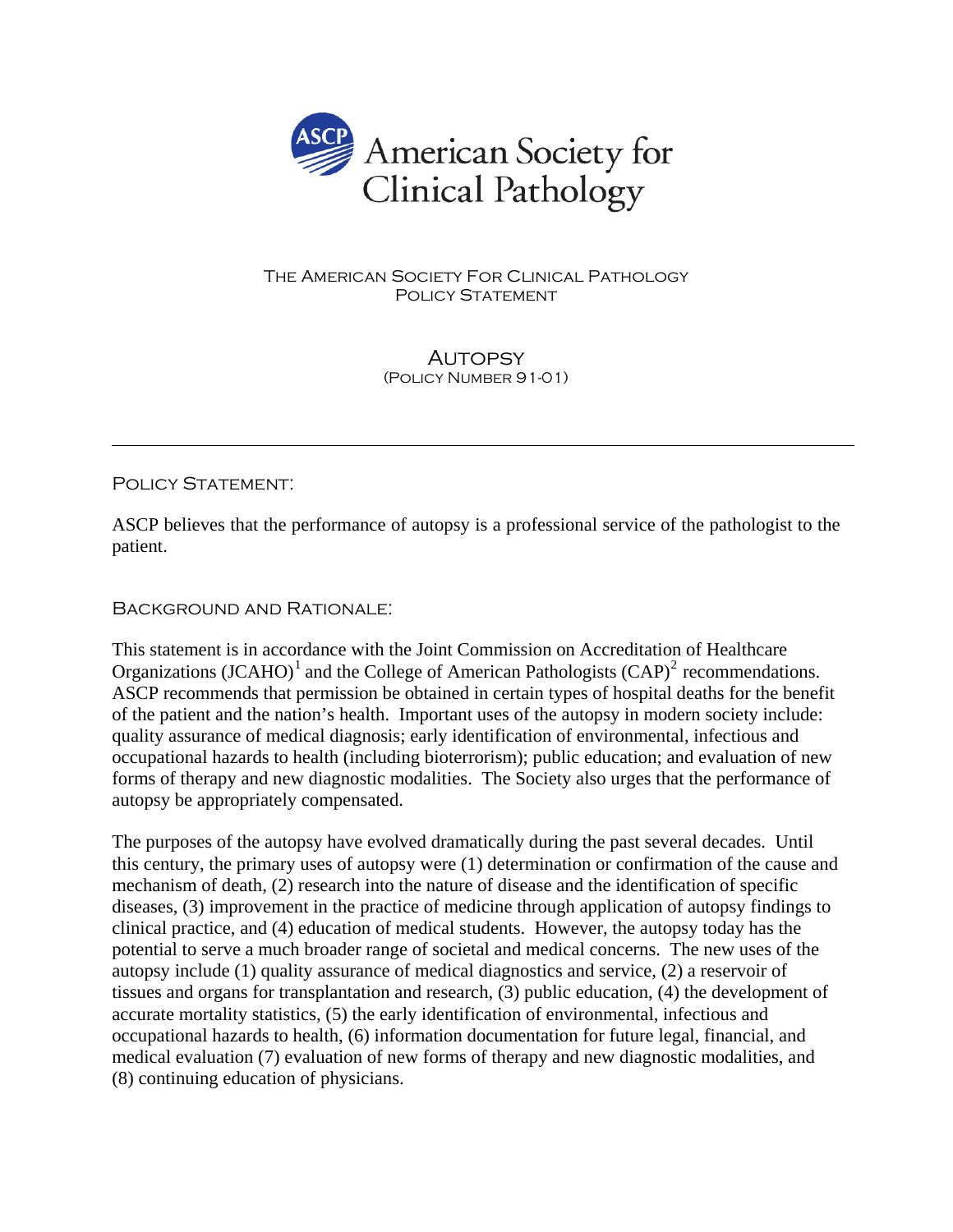A. The JCAHO Crosswalk of 200[3](#page-2-1) Medical Staff Standards to 2004 Medical Staff Standards<sup>3</sup> states that "the medical staff, with appropriate hospital staff, develops and uses criteria that identify deaths in which an autopsy should be performed" on patients who die in the hospital. Societal and medical purposes would be well served if autopsies were performed in all cases, but the ASCP recognizes that this is not possible. We therefore recommend that permission be obtained in certain cases of deaths in the hospital that are not subject to forensic medical legal authority:

## *ASCP Procedure Statement*

1. Deaths in which an autopsy may help explain unknown and unanticipated medical complications.

2. Deaths in which the cause is not known with certainty on clinical grounds.

3. Cases in which an autopsy may help allay concerns of the family and/or the public regarding the death, and provide reassurance to them regarding the same.

4. Deaths occurring in patients who have participated in clinical trials (protocols) approved by institutional review boards.

5. All obstetric deaths.

6. All neonatal and pediatric deaths.

7. Deaths at any age in which it is felt that autopsy would disclose a known or suspected illness that may also have a bearing on survivors or recipients of transplant organs.

8. Deaths known or suspected to have resulted from occupational or environmental hazards.

9. Sudden, unexpected, or unexplained deaths in the hospital that are apparently natural and not subject to a forensic medical jurisdiction.

Several categories require special consideration.

10. Unexpected or unexplained death occurring during or following any dental, medical, or surgical diagnostic or therapeutic procedure.

11. Natural deaths that are ordinarily subject to a forensic jurisdiction, such as persons dead on arrival at the hospital and deaths in which the patient sustained or apparently sustained an injury while hospitalized.

12. Deaths resulting from high-risk infections and contagious diseases, including AIDS. Pathologists and staff should agree on policies and procedures for handling such cases.

13. Deaths of organ/tissue transplant recipients who have received a non-living related transplant within 60 days prior to death.

B. It is not sufficient simply to instruct the medical staff to request autopsy in these or other cases. Hospitals should develop a coherent set of policies that encourage families to consent to an autopsy. These regulations should be in accordance with the regulations set by the Food and Drug Administration.<sup>[4](#page-2-1)</sup> Among the possible initiatives are the following:

1. Development of a pamphlet to be included in informational material made available to the patient's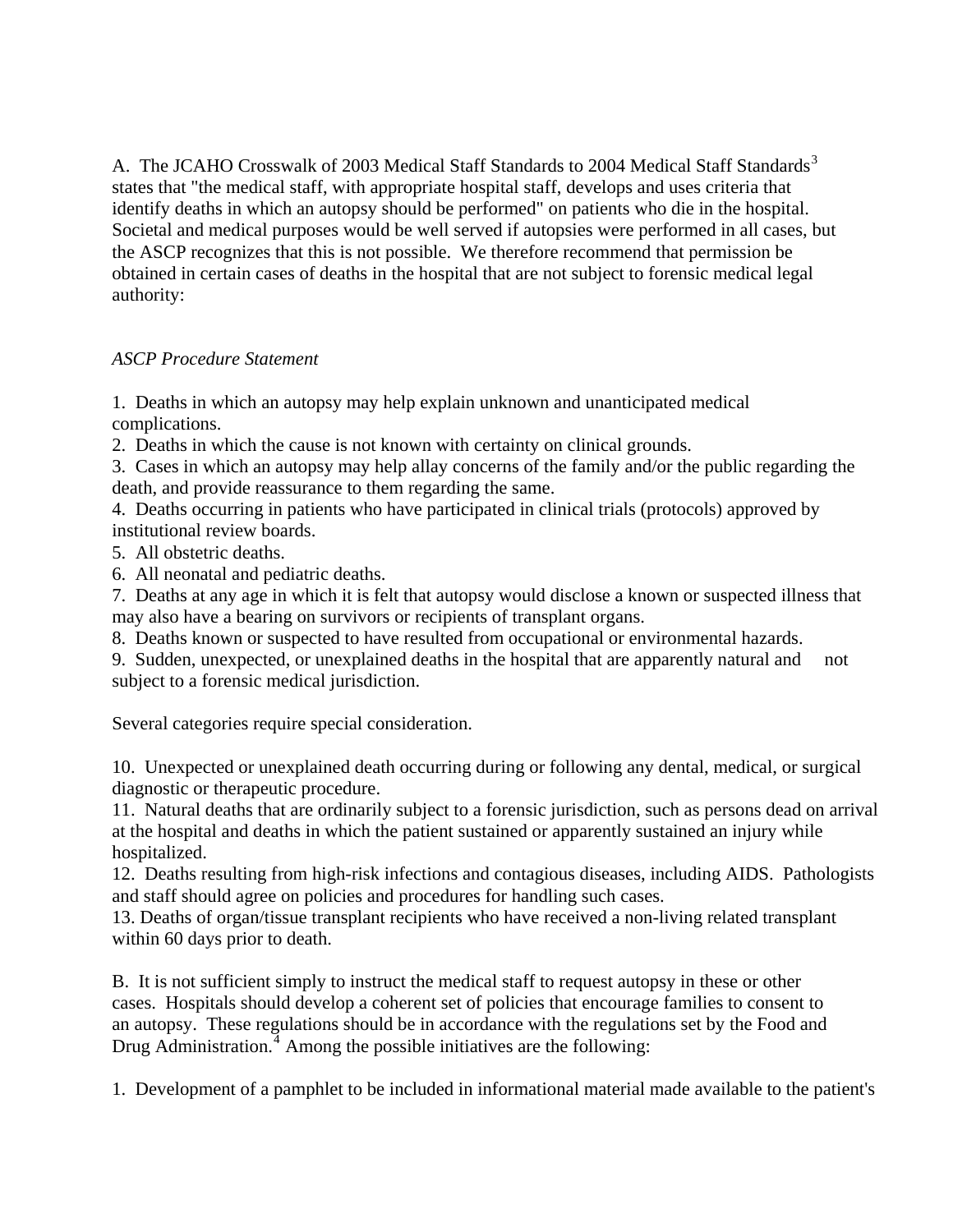<span id="page-2-1"></span>family describing the procedure and its values. Patients and relatives can be encouraged to consult with their primary physician regarding this matter.

Cases in these two categories generally fall under the jurisdiction of a coroner or medical examiner, but on occasion they may be waived by such a forensic authority. In these cases, the importance of such autopsies to medical practice and the public good suggests that the hospital personnel encourage autopsy consent by the legal next-of-kin.

2. Institution of an Office of Decedent Affairs or its equivalent within the hospital organization. The mission of this office would be to make it easier for dying patients, their families, and involved members of the medical staff to deal with the details surrounding dying and death in the hospital environment, as well as to prepare families for the autopsy request and to institute methods for improving the rate of consent.

<span id="page-2-0"></span>3. In-service programs, especially designed for nurses and social workers, to ensure that these personnel provide much-needed assistance in facilitating efforts to obtain autopsy consent and counseling.

4. Educational programs for students and house staff in teaching hospitals on the implications of interpersonal contacts with families in regard to autopsy permission, including ethnic and religious consideration.

5. Assurance that autopsy reports are completed and in the hands of the proper individuals no later than 60 days after death.

6. Assurance that the relatives are fully informed, under appropriate circumstances, of the autopsy findings. This is best accomplished by the patient's personal physician in cooperation with the hospital pathologist. It must be widely understood by relatives and hospital staff, however, that autopsy findings are readily available to appropriate relatives on request to the personal physician or the pathologist, and in accordance with privacy laws and regulations.

7. Pursue safe, effective health care through use of the autopsy. The current liability system inhibits the use of the autopsy. Encourage a blame-free environment by which autopsies may be performed more readily through medical liability reform and health care system improvements.

C. The JCAHO Crosswalk<sup>[5](#page-2-1)</sup> also requires that "findings from autopsies are used as a source of clinical information in quality assurance activities." The significant information that is obtained from autopsy that can be most useful for quality assurance activities is the congruence or discrepancy between major clinical diagnoses and major diagnoses made at autopsy.

The degree of congruence is a measure of the quality of medical diagnostics, the use of which requires statistical analysis, analysis of possible reasons for discrepancies, and design of programs to ensure that, to the extent possible, similar discrepancies will be minimized in the future. Somewhat more sophisticated analysis, especially if the number of autopsies is large, will pinpoint trouble spots, common discrepancies, etc, that may require special attention. The ASCP firmly believes that the autopsy is necessary to monitor clinical judgment in the medical community. For quality assurance purposes alone, the autopsy is a critical service.

Thus, to ensure that autopsies have an optimal impact on quality of care, we encourage hospitals, through their administrative and medical staffs, to institute rigorous policies and identify the responsible people to achieve the following:

1. Full participation of a representative pathologist in the institutional Quality Care Committee or other staff committee with such designated responsibility.